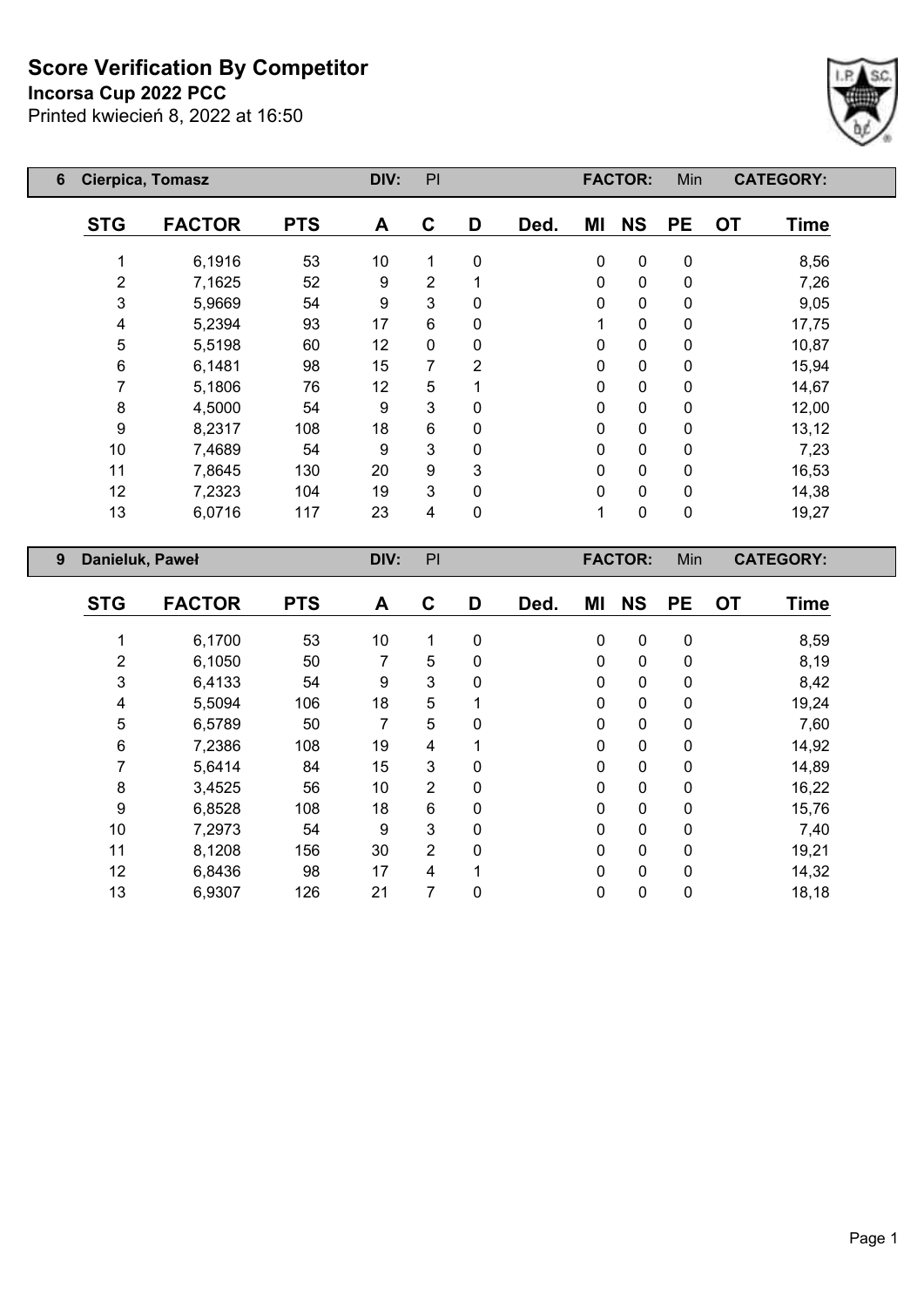**Incorsa Cup 2022 PCC**

Printed kwiecień 8, 2022 at 16:50



| Hvozdz, Piotr<br>14 |                      |               | DIV:       | PI             |                |                |      | <b>FACTOR:</b> | Min            | <b>CATEGORY:</b> |                          |  |
|---------------------|----------------------|---------------|------------|----------------|----------------|----------------|------|----------------|----------------|------------------|--------------------------|--|
|                     | <b>STG</b>           | <b>FACTOR</b> | <b>PTS</b> | A              | $\mathbf{C}$   | D              | Ded. | ΜI             | <b>NS</b>      | <b>PE</b>        | <b>OT</b><br><b>Time</b> |  |
|                     |                      | 4,9683        | 47         | 8              | $\overline{2}$ | 1              |      | $\mathbf 0$    | $\pmb{0}$      | $\pmb{0}$        | 9,46                     |  |
|                     | $\overline{2}$       | 3,9192        | 33         | $6\phantom{1}$ | 4              |                |      | 1              | 0              | 0                | 8,42                     |  |
|                     | 3                    | 2,5705        | 31         | 6              | 3              | 2              |      |                | 0              | 0                | 12,06                    |  |
|                     | 4                    | 4,8679        | 94         | 14             | 7              | 3              |      | 0              | 0              | 0                | 19,31                    |  |
|                     | 5                    | 5,3131        | 56         | 10             | $\overline{2}$ | 0              |      | 0              | 0              | 0                | 10,54                    |  |
|                     | 6                    | 2,7297        | 41         | 15             | 5              |                |      | 3              | $\pmb{0}$      | $\overline{2}$   | 15,02                    |  |
|                     | 7                    | 4,5514        | 70         | 10             | 6              | $\overline{2}$ |      | 0              | 0              | 0                | 15,38                    |  |
|                     | 8                    | 1,5046        | 28         | 9              | 1              | $\mathbf 0$    |      | 2              | $\mathbf 0$    | 0                | 18,61                    |  |
|                     | $\boldsymbol{9}$     | 6,4118        | 104        | 16             | 8              | 0              |      | 0              | 0              | 0                | 16,22                    |  |
|                     | 10                   | 5,4113        | 50         | 7              | 5              | 0              |      | 0              | $\mathbf 0$    | 0                | 9,24                     |  |
|                     | 11                   | 6,9895        | 140        | 23             | 8              |                |      | 0              | 0              | 0                | 20,03                    |  |
|                     | 12                   | 4,5918        | 90         | 15             | 4              | 3              |      | 0              | $\pmb{0}$      | 0                | 19,60                    |  |
|                     | 13                   | 4,6185        | 115        | 23             | 3              | 1              |      | 1              | $\pmb{0}$      | $\pmb{0}$        | 24,90                    |  |
| 15                  | <b>Bulda, Łukasz</b> |               |            | DIV:           | PI             |                |      |                | <b>FACTOR:</b> | Min              | <b>CATEGORY:</b>         |  |
|                     |                      |               |            |                |                |                |      |                |                |                  |                          |  |

| <b>STG</b> | <b>FACTOR</b> | <b>PTS</b> | A  | C              | D           | Ded. | ΜI           | <b>NS</b>    | <b>PE</b> | <b>OT</b> | <b>Time</b> |
|------------|---------------|------------|----|----------------|-------------|------|--------------|--------------|-----------|-----------|-------------|
|            | 5,4945        | 55         | 11 | 0              | 0           |      | $\mathbf{0}$ | 0            | 0         |           | 10,01       |
| 2          | 6,1105        | 52         | 8  | 4              | 0           |      | $\mathbf{0}$ | $\mathbf{0}$ | 0         |           | 8,51        |
| 3          | 5,7332        | 52         | 8  | 4              | 0           |      | $\Omega$     | $\mathbf{0}$ | 0         |           | 9,07        |
| 4          | 5,8109        | 110        | 19 | 5              | 0           |      | $\mathbf{0}$ | $\mathbf{0}$ | 0         |           | 18,93       |
| 5          | 6,5139        | 54         | 9  | 3              | 0           |      | $\Omega$     | $\Omega$     | 0         |           | 8,29        |
| 6          | 6,2060        | 97         | 19 | 4              | 0           |      |              | $\mathbf{0}$ | 0         |           | 15,63       |
| 7          | 5,4422        | 80         | 13 | 5              | 0           |      | $\Omega$     | $\Omega$     | 0         |           | 14,70       |
| 8          | 5,4280        | 52         | 8  | 4              | 0           |      | $\mathbf{0}$ | $\mathbf{0}$ | 0         |           | 9,58        |
| 9          | 5,8228        | 92         | 17 | 5              | 2           |      | $\Omega$     | $\mathbf{0}$ | 4         |           | 15,80       |
| 10         | 6,6584        | 54         | 9  | 3              | 0           |      | $\mathbf{0}$ | $\mathbf{0}$ | 0         |           | 8,11        |
| 11         | 6,5256        | 148        | 26 | 6              | 0           |      | $\Omega$     | $\mathbf{0}$ | 0         |           | 22,68       |
| 12         | 6,7358        | 104        | 19 | 3              | $\mathbf 0$ |      | $\mathbf{0}$ | $\mathbf{0}$ | 0         |           | 15,44       |
| 13         | 7,1654        | 136        | 26 | $\overline{2}$ | 0           |      | 0            | $\mathbf 0$  | 0         |           | 18,98       |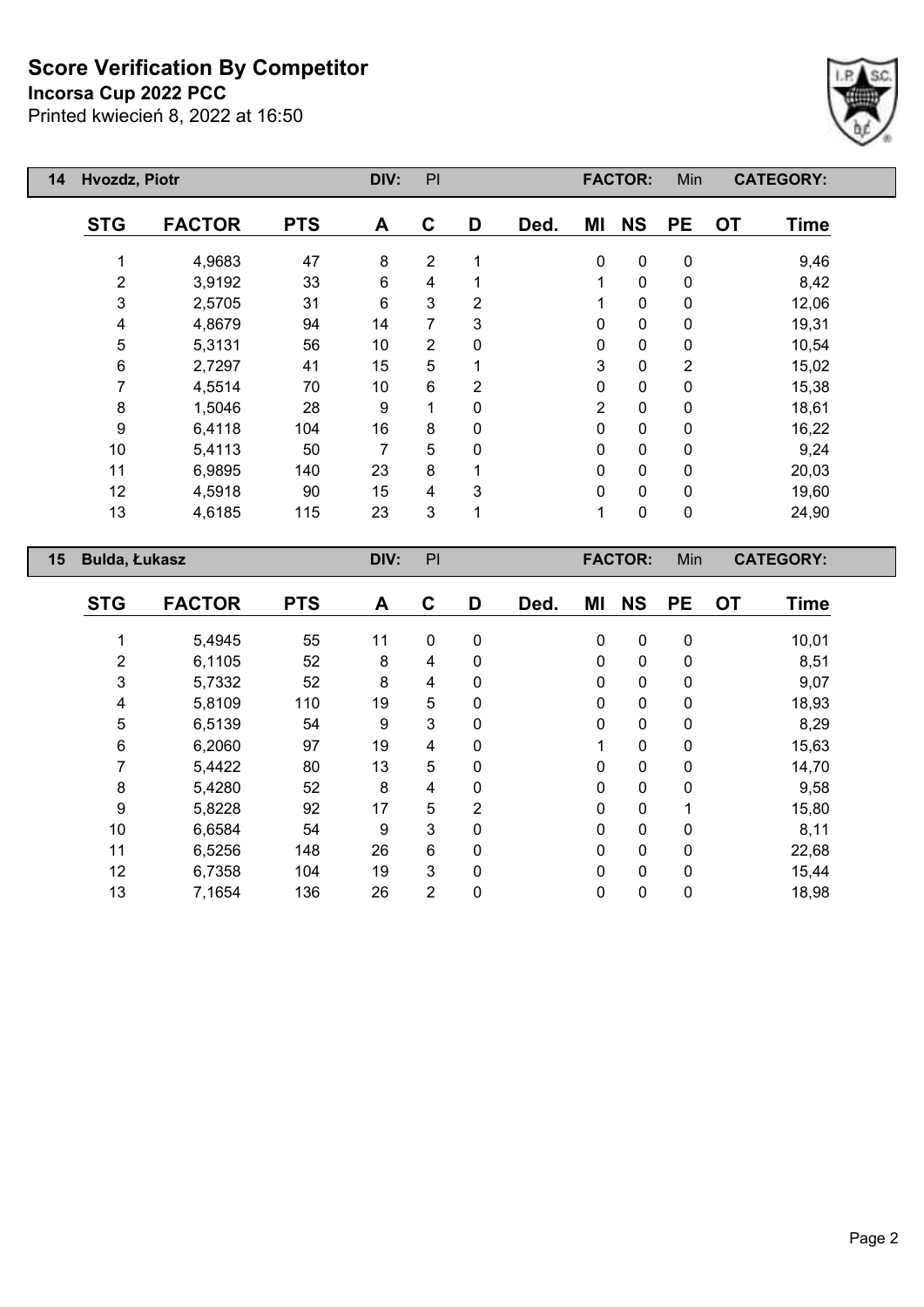#### **Incorsa Cup 2022 PCC**

Printed kwiecień 8, 2022 at 16:50



| 16 | Borgosz1, Jakub |                         | DIV:       | PI   |             |             |      | <b>FACTOR:</b> | Min            |             | <b>CATEGORY:</b> |                  |
|----|-----------------|-------------------------|------------|------|-------------|-------------|------|----------------|----------------|-------------|------------------|------------------|
|    | <b>STG</b>      | <b>FACTOR</b>           | <b>PTS</b> | A    | C           | D           | Ded. | MI             | <b>NS</b>      | <b>PE</b>   | <b>OT</b>        | <b>Time</b>      |
|    | 1               | 0,0000                  | 25         | 0    | $\mathbf 0$ | $\pmb{0}$   |      | $\pmb{0}$      | $\pmb{0}$      | $\pmb{0}$   |                  | 0,00             |
|    | $\mathbf 2$     | 0,0000                  | 0          | 0    | 0           | $\pmb{0}$   |      | $\pmb{0}$      | $\pmb{0}$      | $\mathbf 0$ |                  | 0,00             |
|    | 3               | 0,0000                  | 0          | 0    | 0           | 0           |      | 0              | $\pmb{0}$      | $\pmb{0}$   |                  | 0,00             |
|    | 4               | 0,0000                  | 0          | 0    | 0           | $\mathbf 0$ |      | $\pmb{0}$      | $\pmb{0}$      | $\pmb{0}$   |                  | 0,00             |
|    | 5               | 0,0000                  | 20         | 0    | 0           | $\pmb{0}$   |      | $\mathbf 0$    | $\pmb{0}$      | $\mathbf 0$ |                  | 0,00             |
|    | 6               | 0,0000                  | 20         | 0    | 0           | $\mathbf 0$ |      | $\mathbf 0$    | $\pmb{0}$      | $\mathbf 0$ |                  | 0,00             |
|    | 7               | 0,0000                  | 10         | 0    | 0           | $\mathbf 0$ |      | $\mathbf 0$    | $\pmb{0}$      | $\mathbf 0$ |                  | 0,00             |
|    | 8               | 0,0000                  | 20         | 0    | 0           | $\mathbf 0$ |      | $\mathbf 0$    | $\mathbf 0$    | $\mathbf 0$ |                  | 0,00             |
|    | 9               | 0,0000                  | 0          | 0    | 0           | $\mathbf 0$ |      | 0              | $\pmb{0}$      | $\mathbf 0$ |                  | 0,00             |
|    | 10              | 0,0000                  | 0          | 0    | 0           | $\mathbf 0$ |      | $\mathbf 0$    | $\pmb{0}$      | $\mathbf 0$ |                  | 0,00             |
|    | 11              | 0,0000                  | 0          | 0    | 0           | $\mathbf 0$ |      | $\mathbf 0$    | $\pmb{0}$      | $\mathbf 0$ |                  | 0,00             |
|    | 12              | 0,0000                  | 10         | 0    | 0           | $\mathbf 0$ |      | $\mathbf 0$    | $\pmb{0}$      | $\pmb{0}$   |                  | 0,00             |
|    | 13              | 0,0000                  | 30         | 0    | 0           | $\pmb{0}$   |      | $\mathbf 0$    | $\pmb{0}$      | $\pmb{0}$   |                  | 0,00             |
| 17 |                 | <b>WŁOCZEWSKI, ADAM</b> |            | DIV: | PI          |             |      |                | <b>FACTOR:</b> | Min         |                  | <b>CATEGORY:</b> |
|    | <b>STG</b>      | <b>FACTOR</b>           | <b>PTS</b> | A    | C           | D           | Ded. | MI             | <b>NS</b>      | <b>PE</b>   | <b>OT</b>        | <b>Time</b>      |
|    | 1               | 2,7611                  | 23         | 8    | 1           | $\pmb{0}$   |      | $\overline{2}$ | $\pmb{0}$      | $\pmb{0}$   |                  | 8,33             |
|    | 2               | 6,4596                  | 52         | 8    | 4           | 0           |      | $\mathbf 0$    | $\pmb{0}$      | $\pmb{0}$   |                  | 8,05             |
|    | 3               | 5,4309                  | 46         | 5    | 7           | 0           |      | 0              | 0              | 0           |                  | 8,47             |

 4,9044 100 15 8 1 0 0 0 20,39 5,1392 48 8 2 2 0 0 0 9,34 7,0634 108 19 4 1 0 0 0 15,29 3,2237 50 11 5 0 2 0 0 15,51 5,1458 60 12 0 0 0 0 0 11,66 8,1169 100 16 6 2 0 0 0 12,32 5,1948 44 6 4 2 0 0 0 8,47 6,4045 114 22 8 0 2 0 0 17,80 5,0869 79 14 6 1 1 0 0 15,53 6,2366 116 17 10 1 0 0 0 18,60